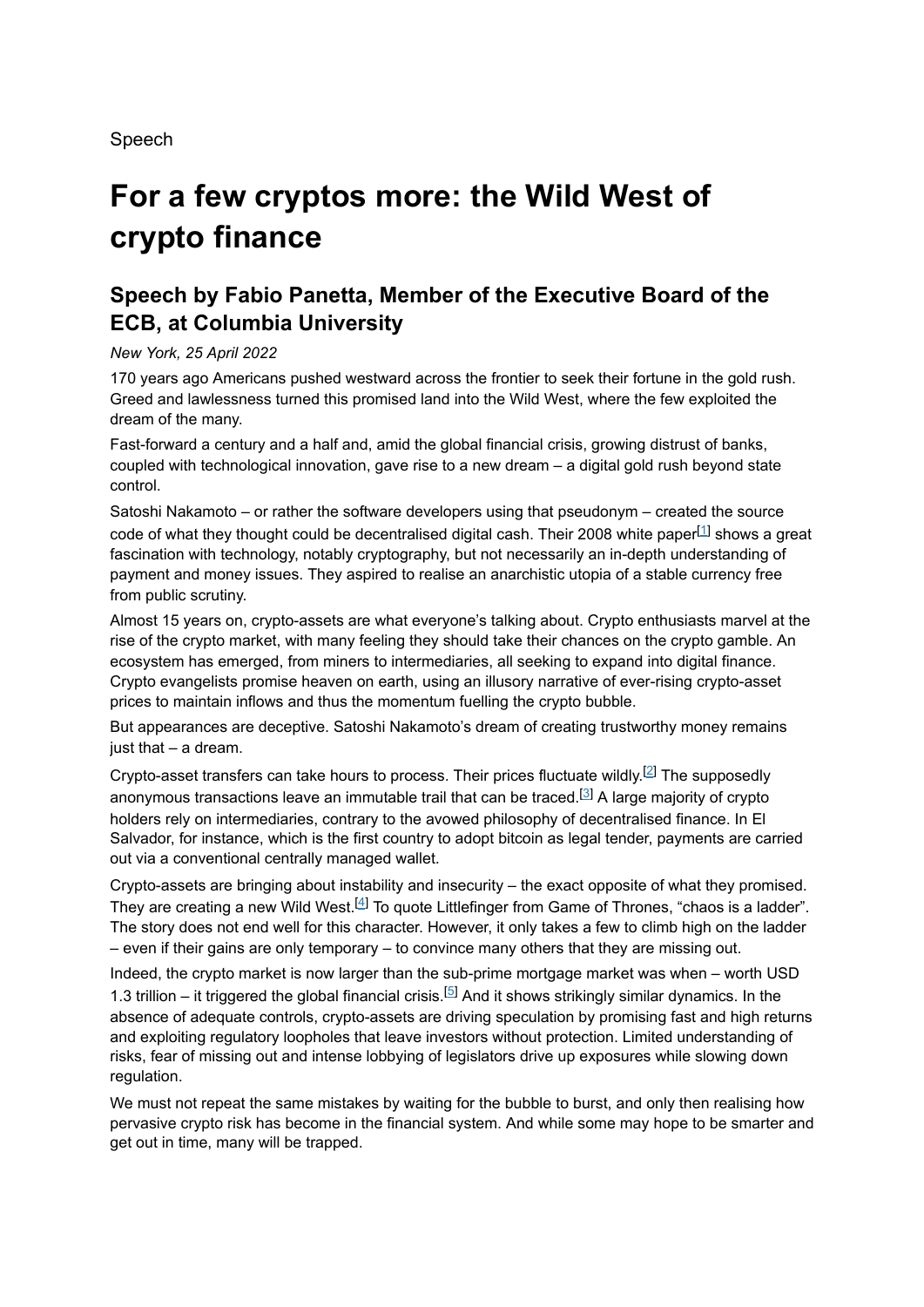Now is the time to ensure that crypto-assets are only used within clear, regulated boundaries and for purposes that add value to society. And it is time for policymakers to respond to the people's growing demand for digital assets and a digital currency by making sovereign money fit for the digital age.

Today I will argue that at present crypto-assets are not only speculative and high-risk investments, but they also raise public policy and financial stability concerns. I will then discuss some elements of the public policy response which is necessary in order to protect investors and preserve financial stability without suffocating innovation.

# **The rise of crypto-assets**

Let me start with the underlying drivers of crypto-assets.

At their root, crypto-assets are the result of advances in cryptographic methods and distributed ledger technology. Innovation has made it possible to create an asset that lacks any underlying claim. In the initial set-up of what we today call "unbacked crypto-assets", nobody is liable, nor are these assets backed by any collateral or managed by a trustworthy operator. This makes them purely speculative in nature, and hence highly volatile.

To address the risks of unbacked cryptos, "stablecoins" have emerged, with their value linked to one or more low-risk assets. But, if left unregulated, they are stable in name only.

In fact, they can be low-risk but not riskless, and cannot guarantee redeemability at par at any time. $\boxdot$ They do not benefit from deposit insurance, nor do they have access to central bank standing facilities.

They are therefore vulnerable to runs. $^{[7]}$  They are often purely speculative assets, exposed to high financial and operational risks: research finds that one-third of stablecoins launched in recent years have not survived.<sup>[<u>8</u>]</sup>

In spite of these weaknesses, the number of crypto-assets has expanded significantly, with around 10,000 available on the market today.  $[9]$ 

Driving this growth is a complex and opaque crypto ecosystem made up of cryptocurrency miners and service providers, such as exchanges or wallets, that are largely unregulated and insufficiently supervised or overseen.

Within that market is a fast-growing segment of decentralised finance, which uses smart contracts to support trading, lending and investment in crypto-assets – supposedly without relying on intermediaries.<sup>[10]</sup>

This supply of crypto-assets has been met with strong demand from both professional investors and the public. In 2021 around 16% of Americans<sup>[11]</sup> and 10% of Europeans<sup>[12]</sup> invested in crypto-assets.

This strong appeal of crypto-assets, especially unbacked ones, is a cause for concern given the lack of fundamentals, the number of recent scandals<sup>[13]</sup>, their use in illegal activities and the high volatility of their prices. All this points to unsound underlying market dynamics.

For one thing, the market is highly concentrated: for example, retail investors holding less than 10 bitcoins own one-tenth of bitcoin supply, while professional investors and high-net-worth individuals hold almost two-thirds.<sup>[14]</sup>

Vested interests of large investors naturally lead to increasing lobbying activities.<sup>[15]</sup> In the United States, for example, crypto firms spent around USD 5 million lobbying the Senate in the first nine months of 2021 alone.

Rising prices are fuelled by extensive news reports and investment advice on social media, highlighting past price increases and features such as artificial scarcity to create the fear of missing out. As a result, many invest without understanding what they are buying. $^{\text{[16]}}$ 

Like in a Ponzi scheme, such dynamics can only continue as long as a growing number of investors believe that prices will continue to increase and that there can be fiat value unbacked by any stream of revenue or guarantee. Until the enthusiasm vanishes and the bubble bursts.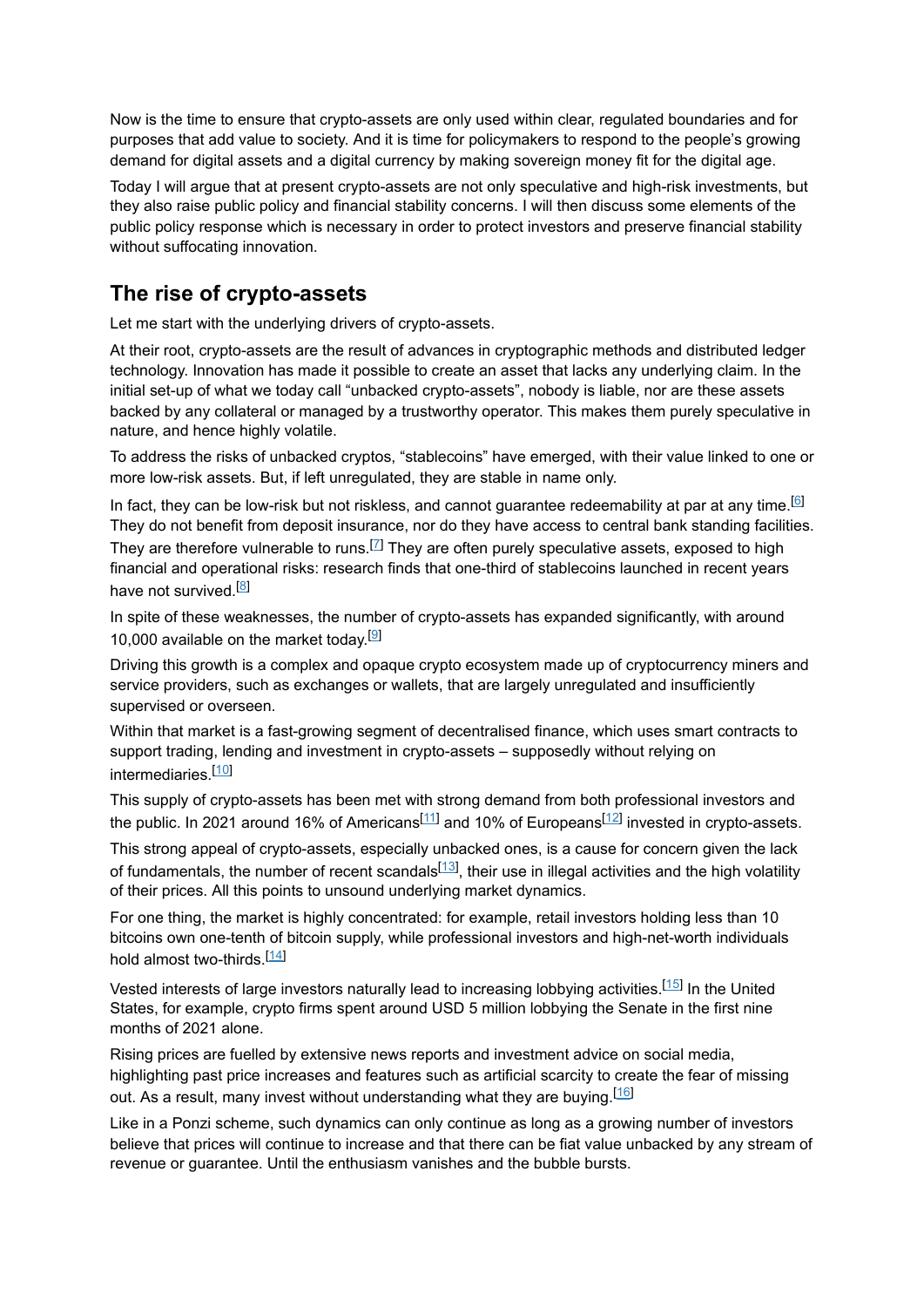#### **Crypto-assets and public policy concerns**

Meanwhile crypto enthusiasts will argue that crypto-assets are different and that to regulate them is to stifle innovation. We have heard it all before. But do crypto-assets really generate value for the payment system?

Unbacked crypto-assets cannot fulfil their original objective of facilitating payments. They are simply too volatile to perform the three functions of money: medium of exchange, store of value and unit of account.<sup>[<u>17</u>]</sup>

For example, between November 2021 and January 2022, bitcoin prices fell from roughly USD 68,000 to about USD 38,000. Their three-month volatility was 60%, almost five times higher than gold and four times higher than US stocks.<sup>[18]</sup>

Such high volatility also means that households cannot rely on crypto-assets as a store of value to smooth their consumption over time. Similarly, firms cannot rely on crypto-assets as a unit of account for the calculation of prices or for their balance sheet.

And this is just as true for stablecoins, given the poor consumer protection and the vulnerability to panic selling that characterise them in the absence of appropriate regulation and supervision. When adequately regulated and supervised, stablecoins are nothing more than e-money arrangements. This is something we have known for many years. $^{\rm [19]}$ 

So crypto-assets, especially unbacked ones, are not useful as money. But do they at least perform other worthwhile social or economic functions, such as funding consumption or investment, or helping to combat climate change? There is reason to believe that they do the exact opposite.

Crypto-assets are widely used for criminal and terrorist activities. It is estimated that the amounts of crypto-assets exchanged for criminal purposes are substantial, exceeding USD 24 billion in 2021. $^{[20]}$ Research suggests that as much as USD 72 billion per year, or about 23% of all transactions, is associated with criminal activities. $^{[21]}$  Ransomware attackers usually demand crypto payments.

Crypto-assets may also be used for tax evasion or to circumvent sanctions. For example, North Korea has actively tried to recruit cryptocurrency experts over the past few years. $^{[22]}$  More recently trading volumes in crypto-assets using the rouble increased after sanctions were imposed on Russia. $^{[23]}$ While we cannot be sure that crypto-assets are actually being used by sanctioned persons or businesses, it nonetheless shows that they provide a potential means to circumvent sanctions. $^{[24]}$ 

Crypto-assets based on proof-of-work (PoW) blockchains can also cause huge amounts of pollution and damage to the environment. They are created in a decentralised mining process which consumes an enormous amount of energy and computing hardware. It is estimated that mining in the bitcoin network uses up about 0.36% of the world's electricity – comparable to the energy consumption of Belgium or Chile.<sup>[25]</sup> Worse still, efforts to reduce energy demand may prove futile. The networks' hunger for energy is potentially limitless, since the validation process encourages miners to keep upgrading their computing capacity to ensure system security. And even where crypto mining uses clean energy or less energy-intensive techniques, this is energy that is not available for other purposes, increasing the consumption of fossil fuels and impeding the fight against climate change.

So crypto-assets are speculative assets that can cause major damage to society. At present they derive their value mainly from greed, they rely on the greed of others and the hope that the scheme continues unhindered. Until this house of cards collapses, leaving people buried under their losses.

### **Crypto-assets and financial stability risks**

Let me now turn to the risks that crypto-assets pose to financial stability.

Crypto-assets still comprise a small share of total global financial assets (about 1%). But, as I mentioned, they already have a larger market than sub-prime mortgages had before the global financial crisis started. We cannot afford to ignore them.

Indeed, the popularity of crypto-assets is spreading beyond their core supporters.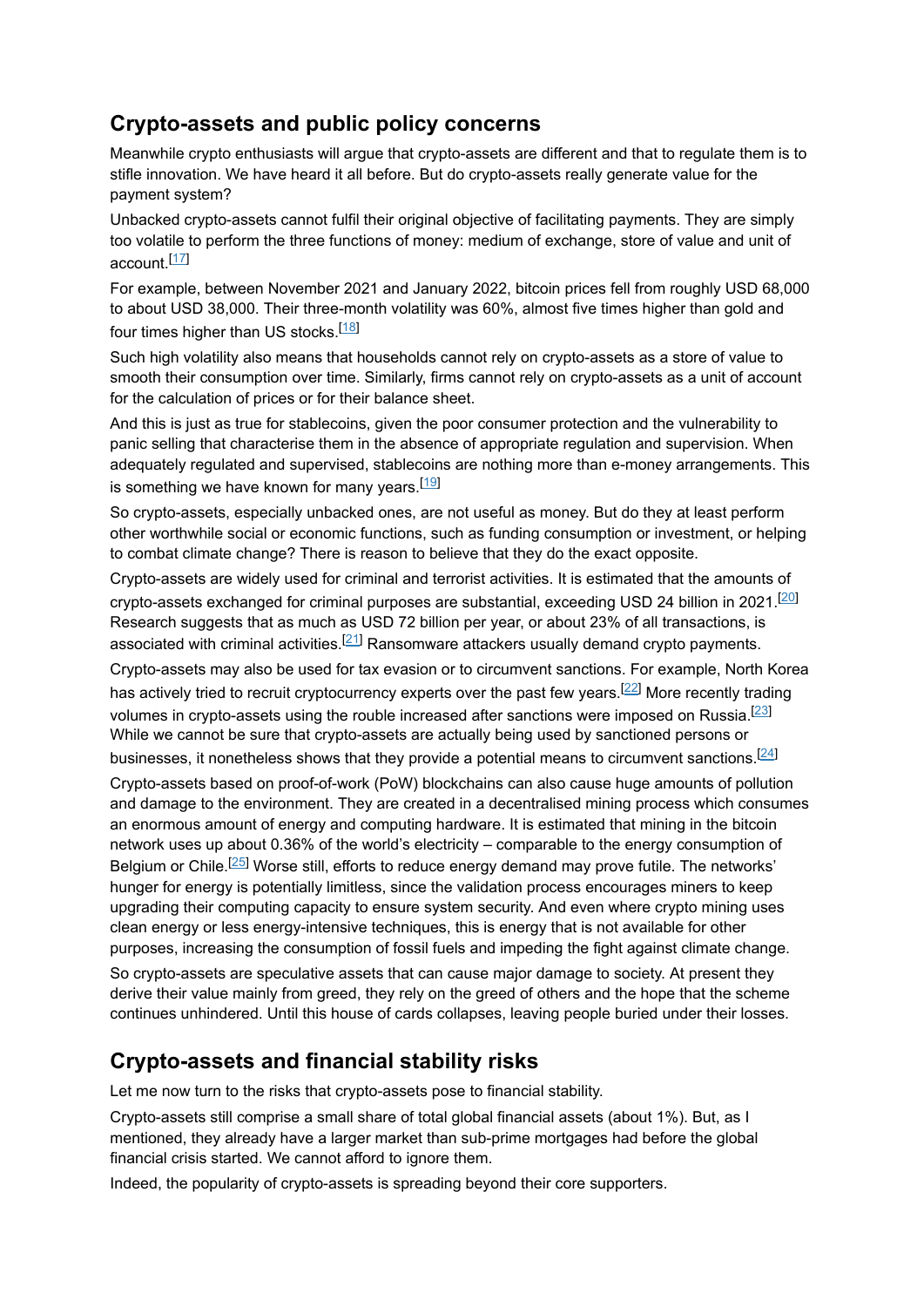The launch of the first bitcoin exchange-traded fund in the United States last October is a sign of increased institutional activity in these assets, largely in response to demand from customers. $^{[26]}$  The retail segment is also growing, with retail investors often attracted by misleading advertisements that fail to clearly set out the risk involved in these products. $^{[27]}$ 

Big payment networks have stepped up their support services for crypto-assets<sup>[28]</sup> and intermediaries are seeing a significant increase in retail holdings. For example, Coinbase, which is the biggest US crypto-asset exchange, now has 56 million users – an increase of 65% since March 2020. $^{[29]}$ 

Crypto-assets pose financial stability risks through three main channels.

First, stress in crypto-asset markets could spill over to players in the wider financial system through direct asset holdings or ownership of service providers. One measure of such linkages is the correlation between changes in the prices of crypto-assets and of equities, which has been positive since 2020.<sup>[<u>30</u>]</sup>

Second, a fall in the value of crypto-assets might have an impact on the wealth of investors, with knock-on effects on the financial system.

Third, a loss of faith in the value of crypto-assets – for instance because of operational failures, fraud, price manipulation or cybercrime – could lead to a sharp deterioration in investor confidence, $^{\left[ 31\right] }$  which could spill over to broader financial markets.

Linkages through these three channels are as yet still limited. But they could increase rapidly if cryptoassets are widely adopted by institutional or retail investors. Such a scenario is not far-fetched. For example, high-net-worth investors, financial advisors and family offices are now leading the charge to invest in crypto-assets. $^{[32]}$  More importantly, big tech players could launch global stablecoins for retail use.<sup>[<u>33</u>] We have seen the example of Diem, a cryptocurrency project by Meta, and now Meta's new</sup> endeavour.<sup>[34]</sup> By exploiting their large customer bases and bundling payments and other financial services, big tech firms could significantly strengthen linkages between the crypto-asset ecosystem and the broader financial system.

In a stress situation, a sudden surge in redemptions by stablecoin holders could lead to instability in various market segments. For example, Tether, one of the most popular stablecoins, promises "stability" by investing in low-risk assets, such as commercial paper, and holds a large proportion of the stock of these instruments in circulation. $^{[35]}$  Large-scale sales of these assets in response to a sudden increase in redemptions could generate instability throughout the commercial paper market. This phenomenon could spread to other stablecoins and related sectors, eventually finding its way to the banks that hold the stablecoins' liquidity.

Such extreme scenarios might not be just around the corner. But the longer we wait, the more exposures and vested interests build up. And the harder it will be for policymakers to act.

### **Regulating crypto-assets**

This brings me to the issue of regulation.

Policymakers should not allow crypto-assets and the associated risks to proliferate unchecked. We must decide how to regulate them, following a rigorous risk-based approach tailored to different instruments.<sup>[36]</sup>

The current regulatory approaches differ across countries. Some countries have banned crypto-assets outright while others have restricted their use.<sup>[37]</sup> This situation is clearly unsatisfactory, as cryptoassets are a global phenomenon and their underlying technologies can play an important role, not only in finance. We need globally coordinated regulatory action to address issues such as the use of crypto-assets in cross-border illicit activities or their environmental footprint. Regulation should balance the risks and benefits so as not to stifle innovation that could stimulate efficiency in payments and broader applications of these technologies.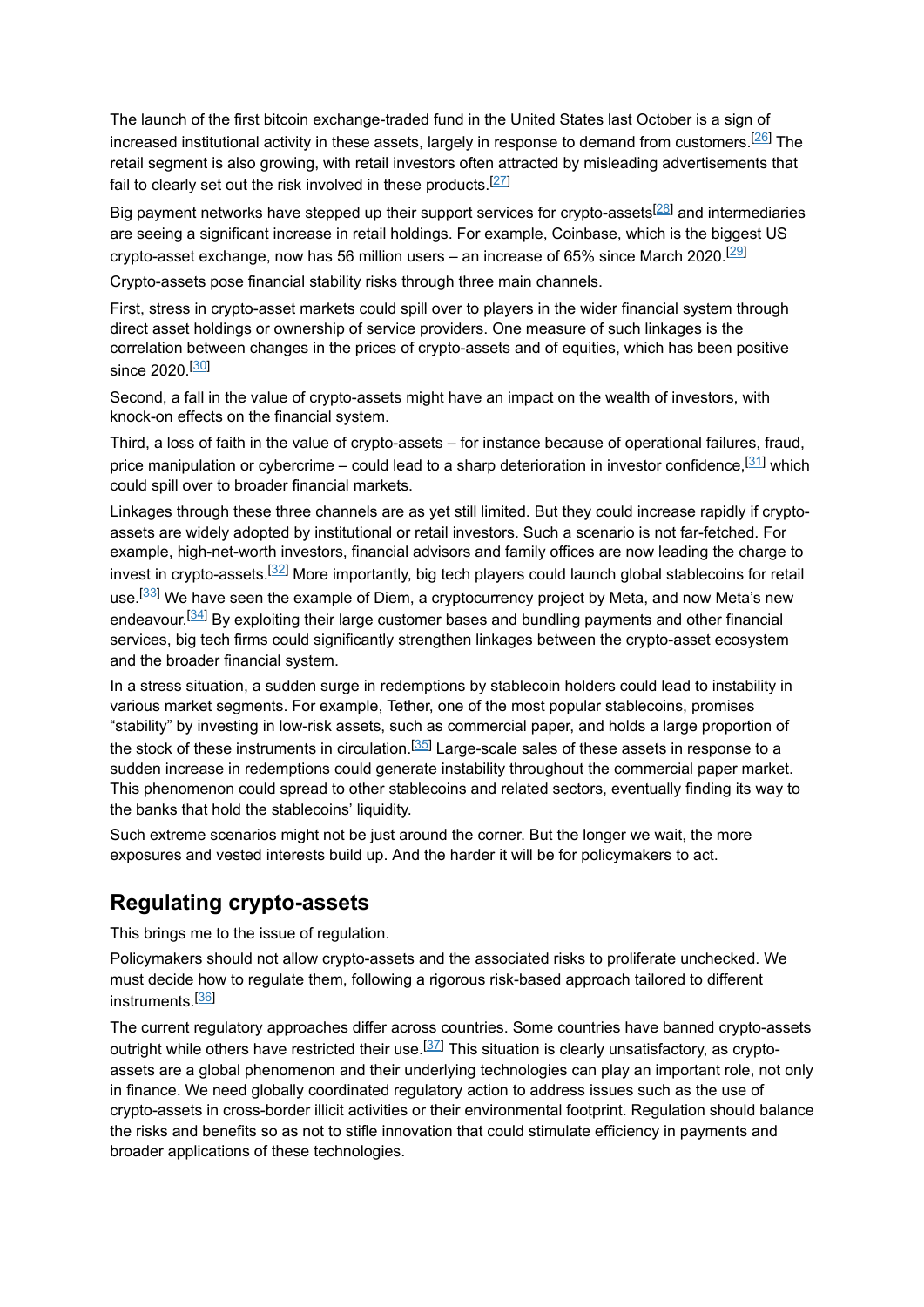Progress is being made in Europe and worldwide, but not swiftly enough to keep pace with the emerging challenges. We need to see faster progress on many fronts.

Four of these are particularly relevant.

First, we need to hold crypto-assets to the same standards as the rest of the financial system. This means swiftly implementing all rules to prevent the use of crypto-assets for money laundering and terrorist financing, based on the standards set by the Financial Action Task Force (FATF), and enforcing them effectively.<sup>[38]</sup> These efforts should also aim to bring peer-to-peer crypto-asset transfers within the scope of the standards for anti-money laundering (AML) and countering the financing of terrorism (CFT).

Second, we should consider how to adequately tax crypto-assets. Currently the tax treatment of crypto-assets is minimal: we know very little about who really owns them, and about the size<sup>[39]</sup> and the distribution of the capital gains. By its very nature, the crypto-asset market makes it very difficult to identify tax-relevant activities because it relies less on traditional financial intermediaries, who typically provide information for tax purposes.<sup>[<u>40</u>]</sup>

We should bring taxation on crypto-assets into line with the taxation of other instruments and aim for alignment across jurisdictions, given the global nature of the crypto market. The introduction of reporting obligations for transactions above certain thresholds, as just recently proposed by the Organisation for Economic Co-operation and Development (OECD), would enhance transparency and combat tax evasion.<sup>[41]</sup>

There could also be a case for higher taxation of some crypto-assets – such as those based on PoW – above and beyond the taxation of other financial instruments. Negative externalities that lead to sunk costs for society, such as high pollution, could be factored into appropriate taxes levied on participants in crypto markets (issuers, investors and service providers).

Third, public disclosure and regulatory reporting need to be strengthened. The current practice observed in the crypto industry – for example, the disclosure of reserve assets backing stablecoins – is highly problematic. $^{[42]}$  It is not sufficient and differs across products, and can even be misleading to investors and policymakers, Mandatory disclosure requirements for financial institutions are necessary to pinpoint where risks emanating from crypto-assets are concentrated. At the same time, public authorities (central banks, supervisors and AML authorities) need to further improve their data capabilities in order to detect illicit trades and emerging threats to financial stability.

Fourth, given the crucial unanswered questions on issues such as operational risk, volatility and liquidity, regulators should introduce strict transparency requirements and set out the standards of conduct to be followed by professional operators in order to protect unexperienced retail crypto-asset investors.

Europe is leading the way in bringing crypto-assets into the regulatory purview. The finalisation of the Regulation of Markets in Crypto-Assets (MiCA) will harmonise the regulatory approach across the European Union (EU). In a similar way, the European Commission's legislative proposals to create an EU AML/CFT single rulebook will bring all crypto-asset service providers within the scope of the relevant EU framework, which will also provide the basis for a harmonised European approach to supervising them.

Moreover, the proposed Regulation on information accompanying transfers of funds and certain crypto-assets (FCTR) will aim to ensure that crypto-asset transfers which include at least one cryptoasset service provider can be traced and that suspicious transactions can be blocked. Swift negotiations by the European Commission, European Parliament and the Council of the European Union, together with thorough enforcement by competent national authorities, are necessary given the rapid growth of the crypto market.

Europe's regulatory measures need to go further. We need to focus more on unbacked crypto-asset activities that are undertaken without service providers. In addition, we cannot afford to leave on-chain peer-to-peer payments unregulated, as they can be used to circumvent any regulation. Finally, if we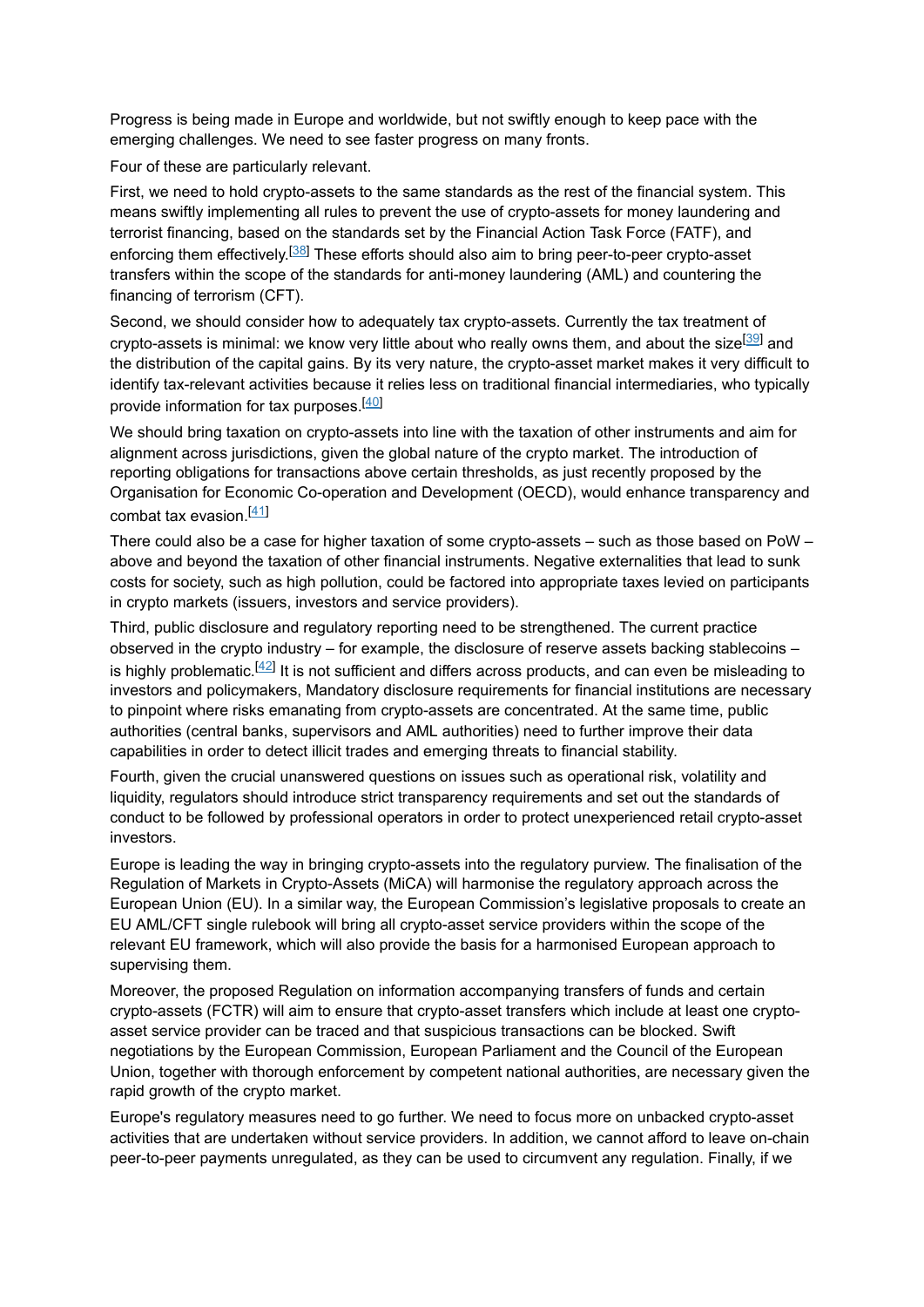really want to harmonise supervision significantly across all EU Member States, the new European AML Authority should supervise the riskiest crypto-asset providers.

But our measures can only be effective if they are matched by ambitious measures implemented by our international peers.

The United States is taking action on this front, $^{[43]}$  while the Financial Stability Board (FSB) has made progress in advancing a global agenda of work on crypto-assets, $^{[44]}$  in cooperation with other international bodies such as the Committee on Payments and Market Infrastructures, the Basel Committee on Banking Supervision and the FATF.<sup>[45]</sup>

We should build on this momentum and not wait for a crisis to occur before creating a dedicated global policy forum that brings together the key actors needed to address the risks arising from crypto-assets. [46]

### **Conclusion**

Let me conclude.

The westward expansion of the United States in the second half of the 19th century broadly coincided with a period when some states passed free banking laws which eased the requirements for opening a bank, facilitating the emergence of so-called wildcat banks.<sup>[47]</sup> These banks were typically located in remote areas where wildcats roam, so they were able to get away with issuing their own banknotes to the public, backed by questionable assets, with no intention of honouring them. Many of them defaulted, undermining public confidence in banks.

We should not permit such a situation to happen again in the digital arena with crypto-assets.

We need to make coordinated efforts at the global level to bring crypto-assets into the regulatory purview. And we need to ensure that they are subject to standards in line with those applied to the financial system. In doing so, we will have to deal with complex trade-offs, balancing the goals of promoting innovation, preserving financial stability and ensuring consumer protection. We should make faster progress if we want to ensure that crypto-assets do not trigger a lawless frenzy of risktaking.

But this is not enough. The growth of crypto-asset markets reveals society's growing demand for digital assets and instant payments. If the official sector – public authorities and intermediaries – does not satisfy this demand, others will step in.

Central banks must engage even more with digital innovation by upgrading wholesale financial infrastructures, operating fast retail payment systems and preparing for the issuance of central bank digital currencies.

The ECB is at the forefront of work in all these areas. We are focusing on a digital euro, in order to allow citizens to use sovereign money to make payments anywhere in the euro area, while protecting its role as an anchor for the payment and monetary system. $^{[48]}$ 

1. Nakamoto, S. (2008), *A [Peer-to-Peer](https://bitcoin.org/bitcoin.pdf) Electronic Cash System*, Bitcoin.org.

2. The crypto-asset market quadrupled in 2021 alone, reaching nearly USD 3 trillion in market

capitalisation in November, before halving within just three months.

3. Holders can choose to be anonymous through encryption, but the blockchain is transparent in terms

of what addresses hold which amounts of coins, and the related transaction flows.

4. Gensler, G. (2021), <u>[Remarks](https://www.sec.gov/news/public-statement/gensler-aspen-security-forum-2021-08-03) Before the Aspen Security Forum</u>, U.S. Securities and Exchange Commission, August.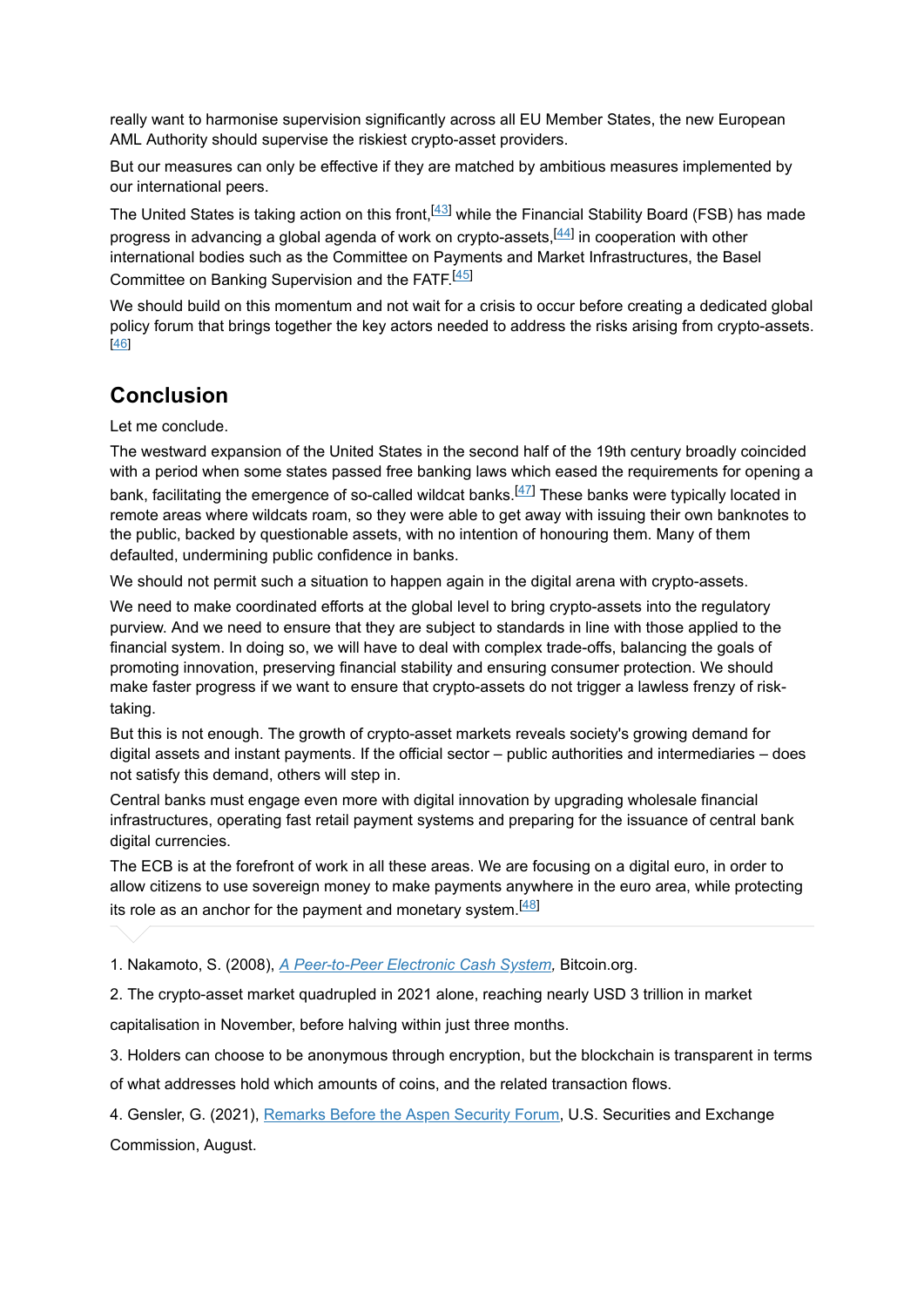5. U.S. [Government](https://www.govinfo.gov/content/pkg/CHRG-110hhrg35410/html/CHRG-110hhrg35410.htm) Printing Office (2007), "Subprime and Predatory Lending: New Regulatory Guidance, Current Market Conditions, and Effects on Regulated Institutions", hearing before the Subcommittee on Financial Institutions and Consumer Credit of the Committee on Financial Services, U.S. House of Representatives, 27 March.

6. The stabilisation mechanism of stablecoins is crucial to determine whether the coins issued can maintain a stable value. Different stabilisation mechanisms may either require the intervention of accountable institutions, in the role of issuer and custodian, or delegate these tasks to stablecoin users. See Bullmann, D., Jonas, K. and Pinna, A. (2019). *In search for stability in [crypto-assets:](https://www.ecb.europa.eu/pub/pdf/scpops/ecb.op230~d57946be3b.en.pdf) are* **stablecoins the solution?** ECB, Occasional Paper Series, August.

7. Panetta, F. (2021), "<u>The [present](https://www.ecb.europa.eu/press/key/date/2021/html/ecb.sp211210~09b6887f8b.en.html) and future of money in the digital age</u>", lecture, Rome, 10 December.

8. Mizrach, B. (2021), , *Stablecoins: Survivorship, Transactions Costs and Exchange [Microstructure](https://deliverypdf.ssrn.com/delivery.php?ID=871071114116011008103066067095010111054025049035042016124006126010114065031005012120101119000061008038050085065069106003017106103082058064063029109001003086008001004006091102121097124005073015015104024092107111011000008003027126070113085002&EXT=pdf&INDEX=TRUE)* SSRN, 28 April.

9. According to <u>[Statista](https://www.statista.com/statistics/863917/number-crypto-coins-tokens/)</u> (2022).

10. Decentralised finance grew from about USD 15 billion at the end of 2020 to USD 110 billion in September last year, before shrinking to USD 80 billion in December. See <u>[Chapter](https://www.elibrary.imf.org/configurable/content/book$002f9798400205293$002fCH003.xml?t:ac=book%24002f9798400205293%24002fCH003.xml&tabs=fulltext%3Fcid%3Dca-com-compd-elib_rotator) 3</u> of International *Monetary Fund (2022), Global [Financial](https://www.elibrary.imf.org/view/book/9798400205293/9798400205293.xml) Stability Report, 19 April.* 

11. Financial Stability Board (2022), Assessment of Risks to Financial Stability from [Crypto-assets](https://www.fsb.org/wp-content/uploads/P160222.pdf), 16 February.

12. Based on the ECB Consumer Expectations Survey (CES), which – among other things – collects information on euro area households' economic and financial behaviour. The numbers in the text refer to the six countries covered in the sample (Belgium, Germany Spain, France, Italy and the Netherlands).

13. See, for instance, U.S. Department of Justice (2022), *Two Arrested for Alleged Conspiracy to* , February; for instances of Ponzi schemes, see "the *Launder \$4.5 Billion in Stolen [Cryptocurrency](https://www.justice.gov/opa/pr/two-arrested-alleged-conspiracy-launder-45-billion-stolen-cryptocurrency)* Bitcoin Savings and Trust" or the "MyCoin" pyramid scheme in Planet [Compliance,](https://www.planetcompliance.com/top-10-scandals-rocked-blockchain-world/) *The 10 biggest scandals that rocked the Blockchain world*, published online, last accessed 20 April 2022, or the "rug pull" scam based on the popular Netflix series "The Squid Game", in Wired (2021), <u>How a Squid Game</u> Crypto Scam Got Away With Millions, [November.](https://www.wired.com/story/squid-game-coin-crypto-scam/)

14. Sources: Glassnode and ECB calculations.

15. The Economist (2021), *Crypto [lobbying](https://www.economist.com/finance-and-economics/crypto-lobbying-is-going-ballistic/21806674) is going ballistic*, December.

16. A survey showed that one-third of crypto-asset investors know little or nothing about these assets. See Cardify (2021), *<u>All Aboard The Crypto Train: Who Are The Latest Crypto [Investors?](https://www.cardify.ai/reports/crypto), February.</u>* 

17. See G7 Finance Ministers and Central Bank [Governors'](https://assets.publishing.service.gov.uk/government/uploads/system/uploads/attachment_data/file/1025234/FINAL_G7_Statement_on_Digital_Payments_13.10.21.pdf) Statement on Central Bank Digital

Currencies (CBDCs) and Digital Payments, 13 October 2021. Moreover, the European Supervisory Authorities have recently warned that these assets are not suited for most retail consumers as an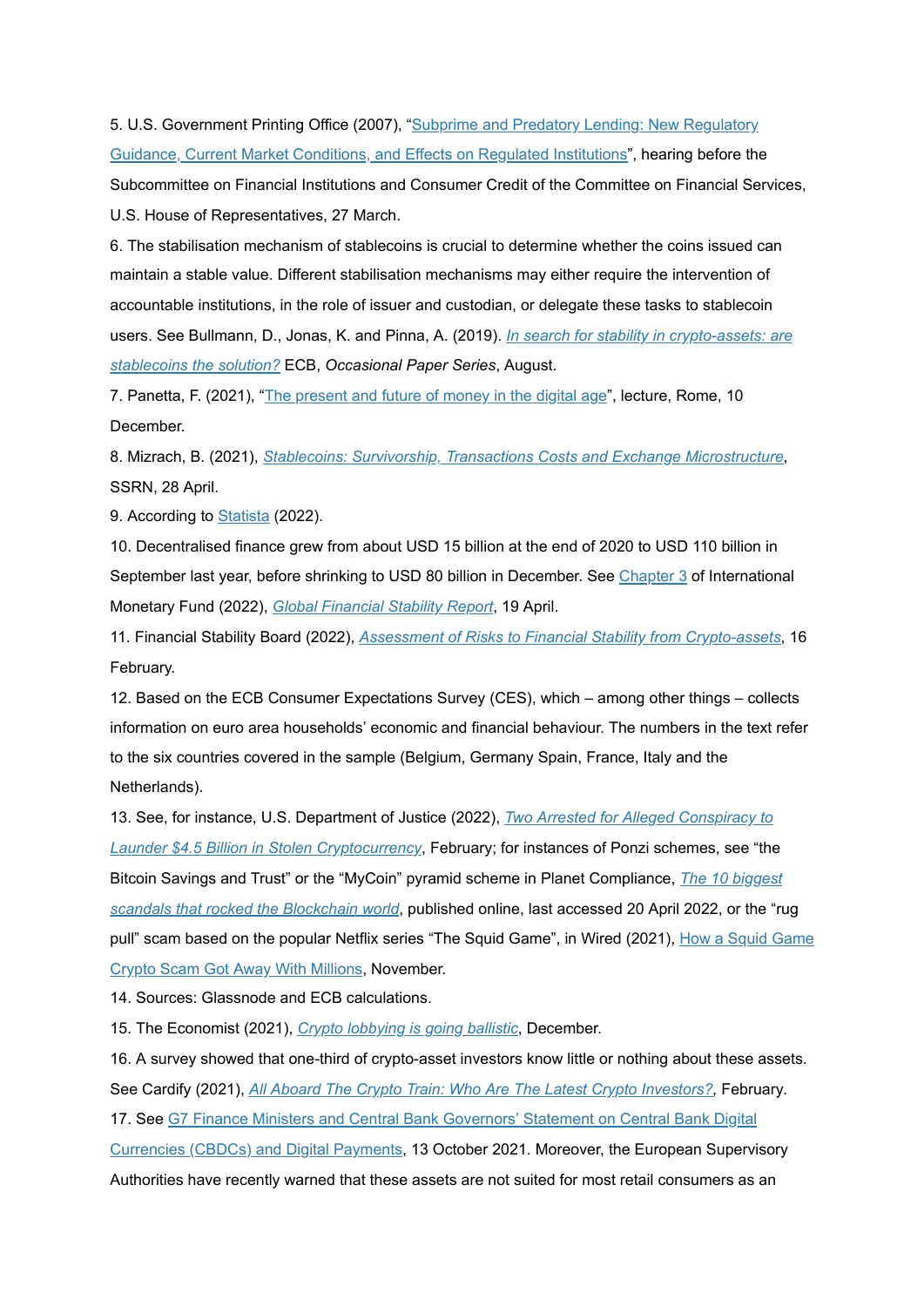investment or as a means of payment or exchange; see "<u>EU financial regulators warn consumers on</u> <u>the risks of [crypto-assets](https://www.eba.europa.eu/sites/default/documents/files/document_library/Publications/Warnings/2022/1028326/ESAs%20warning%20to%20consumers%20on%20the%20risks%20of%20crypto-assets.pdf)</u>", 17 March 2022.

18. S&P 500; see Financial Stability Board (2022), *Assessment of Risks to Financial Stability from* **[Crypto-assets](https://www.fsb.org/wp-content/uploads/P160222.pdf)**, February.

19. See European Central Bank (1998), Report on [electronic](https://www.ecb.europa.eu/pub/pdf/other/emoneyen.pdf) money, August.

20. Chainalysis (2021), *The 2021 Crypto Crime report*, January.

21. Foley, S., Karlsen, J.R. and Putniņš, T.J. (2019), "<u>Sex, Drugs, and Bitcoin: How much illegal</u> <u>activity is financed through [cryptocurrencies?](https://researchers.mq.edu.au/en/publications/sex-drugs-and-bitcoin-how-much-illegal-activity-is-financed-throu)</u>", *Review of Financial Studies*, May. The use of bitcoins for illicit payments is well documented, although the share of such payments in total bitcoin transactions is disputed. Foley (ibid.) estimates it to be 45%, while Chainalysis' 2021 crypto crime report puts the figure at less than 1% for 2021. At the same time, the low ratio could be because the denominator refers to trade volumes (investment flows) and not payments; see Green, M.W. (2021), <u>"The Case [Against](https://bariweiss.substack.com/p/the-case-against-bitcoin) Bitcoin</u>", *Common sense*, 14 May. Finally, the FATF reports variations in identified illicit bitcoin transactions from 2016 to 2020 to range between 0.6% and 9.9% (relative to the number of [transactions\);](https://www.fatf-gafi.org/media/fatf/documents/recommendations/Second-12-Month-Review-Revised-FATF-Standards-Virtual-Assets-VASPS.pdf.) see FATF (2021), "<u>Second 12-Month Review of the Revised FATF Standards on</u> Virtual Assets and Virtual Assets service providers", July.

22. A former US researcher in a cryptocurrency group <u>has been [sentenced](https://www.bbc.com/news/business-61090064)</u> to more than five years in prison for conspiring to help North Korea evade US sanctions using cryptocurrency. Moreover, the United States Treasury Department has linked North Korean hackers to the theft of [crypto-assets](https://www.reuters.com/technology/us-ties-north-korean-hacker-group-lazarus-huge-cryptocurrency-theft-2022-04-14/) tied to a popular online game and worth hundreds of millions of dollars.

23. See Kaiko Research (2022), <u>Bitcoin [Dominance](https://blog.kaiko.com/bitcoin-dominance-climbs-amid-persistent-volatility-7c6c13827f54) Climbs Amid Persistent Volatility,</u> March.

24. On 21 April Binance, the world's largest crypto exchange, announced that it would comply with the European Union sanctions imposed on Russia for its invasion of Ukraine and limit services in Russia. Russian nationals, residents and businesses in the country with crypto-assets exceeding €10,000 will not be able to deposit or trade them, they may only make [withdrawals.](https://www.binance.com/en/support/announcement/4887e569afdf4b1e89e024371d3a49b9) See Binance (2022), *Changes* , 21 April. *of Services to Users in Russia*

25. See Chapter 2 of International Monetary Fund (2021), Global [Financial](https://www.imf.org/en/Publications/GFSR/Issues/2021/10/12/global-financial-stability-report-october-2021) Stability Report, October. 26. A survey by Intertrust of a group of 100 hedge fund Chief Financial Officers found that, on average, they expected to allocate 7.2% of their funds' assets to crypto-assets by 2026. If replicated across the sector, this could equate to a total exposure of USD 312 billion. See Financial Times, 2021, *[Hedge](https://www.ft.com/content/4f8044bf-8f0f-46b4-9fb7-6d0eba723017) funds expect to hold 7% of assets in crypto within five years,* 15 June.

27. In 2022 the crypto-assets exchange, Crypto.com, had two advertisements banned because they were considered to be misleading by the UK's advertising regulator, the Advertising Standards Authority (ASA). See ASA (2022), *Ruling on Forisgfs UK Ltd t/a Cr<u>ypto.com</u>, 5 January.* 

28. In particular, <u>[Mastercard](https://www.mastercard.com/news/perspectives/2021/why-mastercard-is-bringing-crypto-onto-our-network/), [PayPal](https://www.paypal.com/us/webapps/mpp/crypto)</u>and <u>[Visa](https://usa.visa.com/solutions/crypto.html)</u> continue building capabilities and strategic partnerships to support crypto-assets (as well as stablecoins).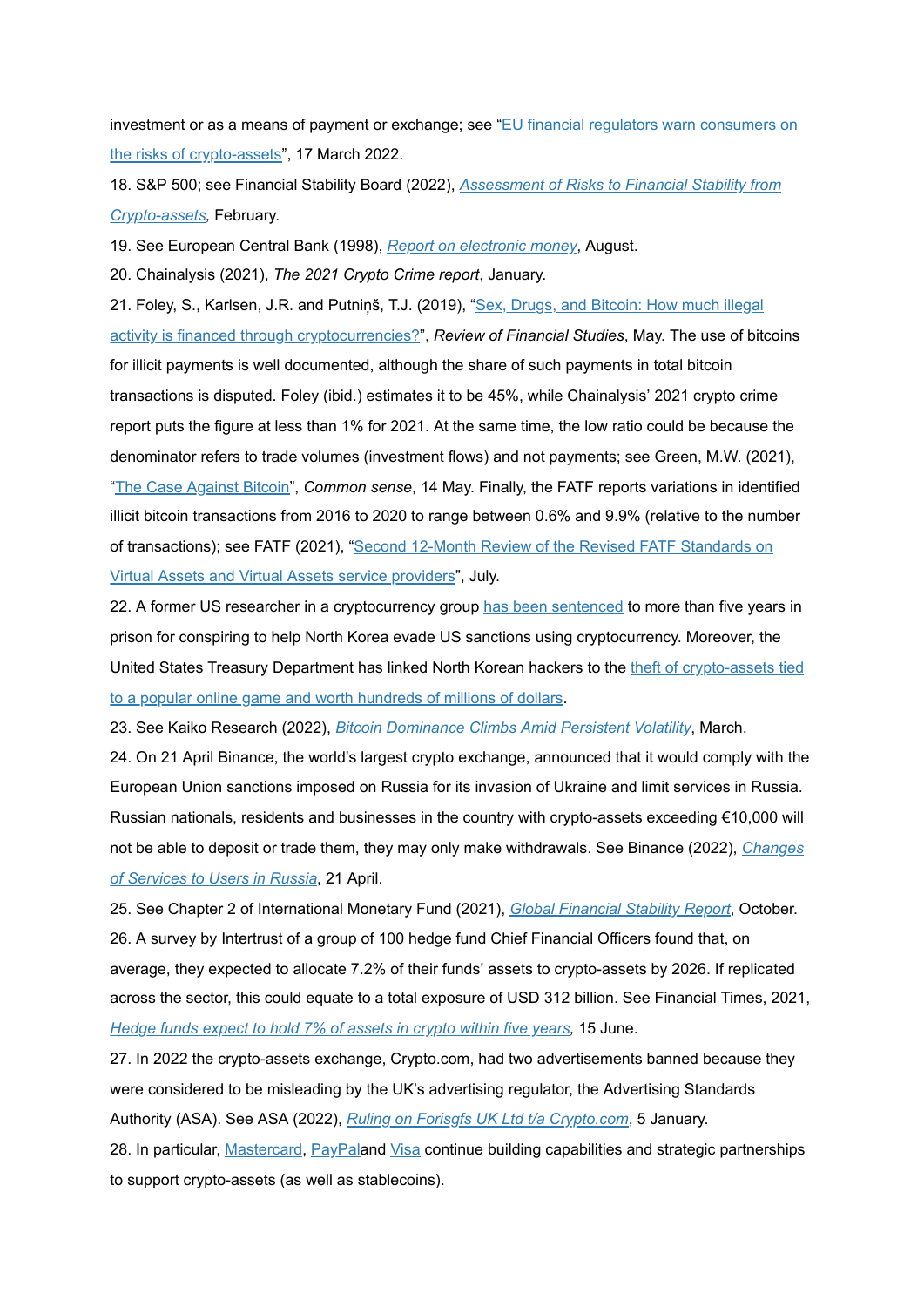29. Backlinko (2021), *[Coinbase](https://backlinko.com/coinbase-users) Usage and Trading Statistics*, April.

30. The returns on bitcoin, for example, were unrelated to those on the S&P 500 index between 2017 and 2019, but their correlation coefficient increased to 35% in the period 2020-21. See Adrian, T., Iyer, T. and Qureshi, M.S. (2022), *Crypto Prices Move More in Sync with [Stocks,](https://blogs.imf.org/2022/01/11/crypto-prices-move-more-in-sync-with-stocks-posing-new-risks/) Posing New Risks, IMF Blog*, January.

31. Recent analyses from the IMF show that cyberattacks often cause the collapse of decentralised finance platforms: on average, more than 30% of the total deposits is lost or withdrawn after a cyberattack; see IMF (2022), *Global [Stability](https://www.imf.org/en/Publications/GFSR/Issues/2022/04/19/global-financial-stability-report-april-2022) Report*, April.

32. See Fidelity (2021), <u>The [Institutional](https://www.fidelitydigitalassets.com/bin-public/060_www_fidelity_com/documents/FDAS/2021-digital-asset-study.pdf) Investor Digital Assets Study</u>, September 2021.

33. See Panetta, F. (2021), "<u>Stay safe at the [intersection:](https://www.ecb.europa.eu/press/key/date/2021/html/ecb.sp211008~3c37b106cf.en.html) the confluence of big techs and global</u> <u>stablecoins</u>", speech at the conference on "Safe Openness in Global Trade and Finance" organised by the UK G7 Presidency and hosted by the Bank of England, October.

34. See Financial Times, 2022, *[Facebook](https://www.ft.com/content/50fbe9ba-32c8-4caf-a34e-234031019371) owner Meta targets finance with 'Zuck Bucks' and creator , 6 April coins*

35. See IMF (2021), op cit.

36. The term crypto-asset is often used to label anything that is recorded via distributed ledger technology (DLT), regardless of whether it constitutes a new type of asset, a financial instrument or a form collective investment. See Bullmann, D., Jonas, K. and Pinna, A. (2019), op. cit.

37. Egypt, Morocco, Algeria, Bolivia, Bangladesh, Nepal and China have imposed outright bans. Countries that have restricted the ability of banks to deal with crypto-assets or prohibited their use for payment transactions include Nigeria, Namibia, Colombia, Ecuador, Saudi Arabia, Jordan, Turkey, Iran, Indonesia, Vietnam and Russia.

38. The result of a questionnaire launched by FATF in July 2021, showed that less than 50% of reporting jurisdictions – 38 FATF members and 90 FATF-Style Regional Bodies (FSRB) members – had implemented the revised FATF Standards on Virtual Assets (VA) and VA Service Providers (VASPs) in their national law. See Financial Action Task Force (2021), *Second 12-Month Review of the* , July. The five most *Revised FATF [Standards](https://www.fatf-gafi.org/media/fatf/documents/recommendations/Second-12-Month-Review-Revised-FATF-Standards-Virtual-Assets-VASPS.pdf) on Virtual Assets and Virtual Asset service providers* cited challenges and barriers to implementation are: (1) the lack of capacity, expertise and experience in public sector agencies, (2) the implementation of the travel rule and the lack of sufficient technological solutions, (3) challenges in identifying and registering/licensing VASPs, (4) the lack of implementation of domestic regulations for virtual assets/VASPs and (5) challenges in conducting ML/TF risk assessments and understanding the size of the virtual asset/VASP sector. The FATF [addressed](https://www.fatf-gafi.org/media/fatf/documents/recommendations/Updated-Guidance-VA-VASP.pdf) these issues in the revised Guidance it released recently. See FATF (2021), "<u>Updated</u> Guidance on Virtual Assets and Virtual Assets service providers", October.

39. According to some simulations by the European Commission, the revenue potential of taxing capital gains on bitcoin across the EU in 2020 alone would have amounted to about €900 million, or